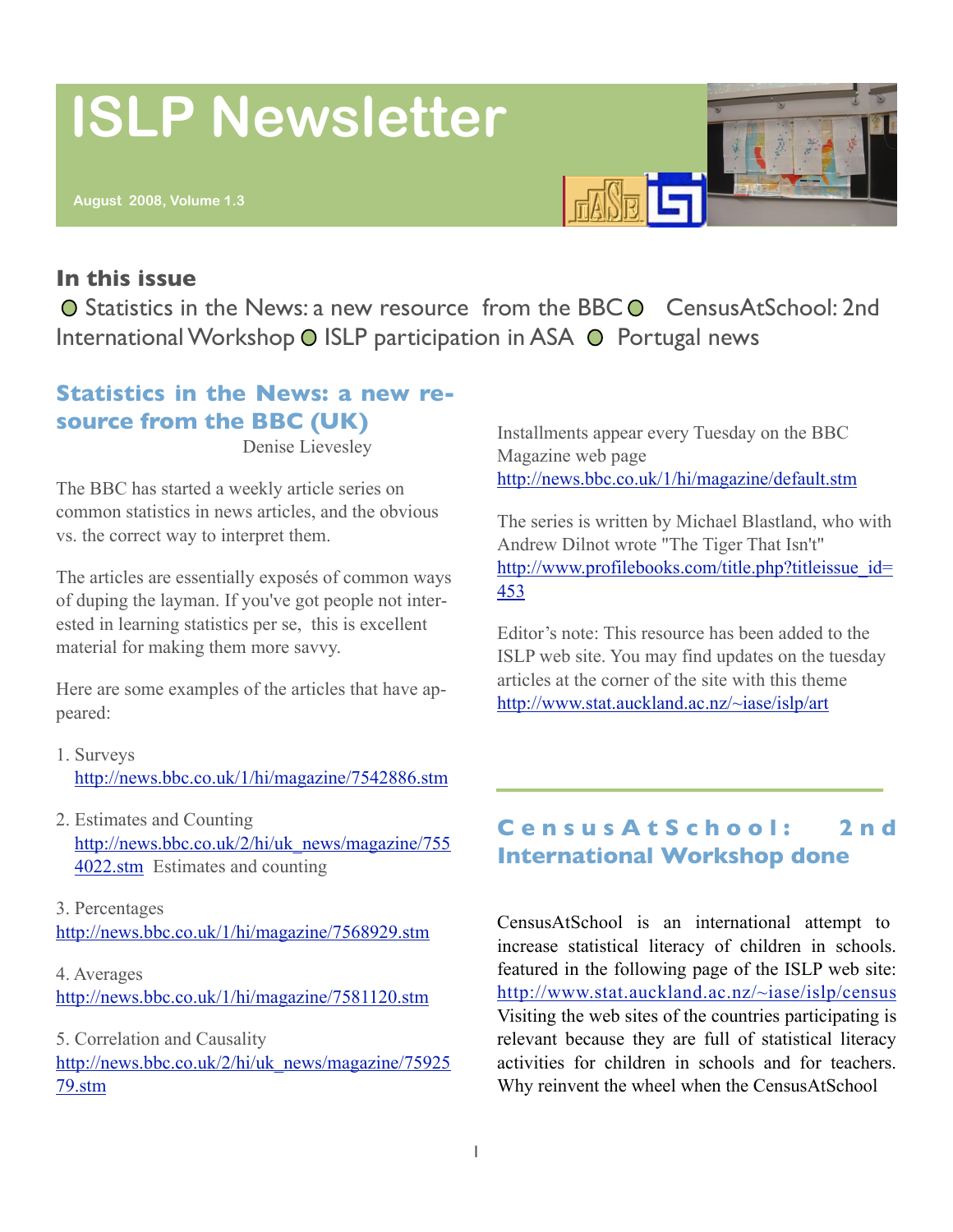

of the hands on sessions of Pip Arnold featuring growing scatter plots and the US Bureau of the Census map with state population.

The workshop was hosted by the Department of Statistics at UCLA and organized by Juana Sanchez. You may see the presentations, additional photos and the program and other details at [http://censusatschool-california.stat.ucla.edu/index.ht](http://censusatschool-california.stat.ucla.edu/index.html) [ml](http://censusatschool-california.stat.ucla.edu/index.html)

Information about the project in each of the countries is best obtained by contacting the project directors. Their addresses can be found at the web sites of the project.



**Figure 1.- Above, some of the participants of the 2nd Interntional CensusAtSchool Workshop. Below, Pip Arnold's growing scatter activities done by participants. Photos courtesy of Neville Davies and Pip Arnold, respectively**

group have already created easy to use resources for teachers?

 The group is now meeting regularly on an annual basis, with the second meeting having taken place in the United States July 28-31. If you are interested in participating in the third Workshop, please contact Neville Davies ( [neville.davies@ntu.ac.uk](mailto:neville.davies@ntu.ac.uk) )

In the photos, you can see some of the participants and invited speakers that attended or run the hand on session with technology , and the outcome of one

# **ISLP at the American Statistical Association Annual Meeting**

It has become a tradition, partly because the leadership of the ISLP has been in the hands of someone from the USA in the last years, to have a session organized by the ISLP at the ASA annual meeting (among other places in the world). This year was no exception. The theme was Statistical Literacy in Schools around the world. This invited session had as title "The State of Statistics Education in Schools Around the World." ISLP board members Chris Wild (New Zealand), Mary Townsend (Canada) and Larry Weldon (British Columbia) spoke at this session. Mary Townsend represented the ISLP in the presentation of the ISLP book "National Statistical Offices and Statistical Literacy," featured on the front page of the ISLP web site <http://www.stat.auckland.ac.nz/~iase/islp/>and in the last issue of this newsletter. We see Mary Townsend during her presentation (Figure 2). Chris Wild talked about the CensusAtSchool and Curriculum in New Zealand and Allan Rossman (for Larry Weldon) talked about activities of the IASE.